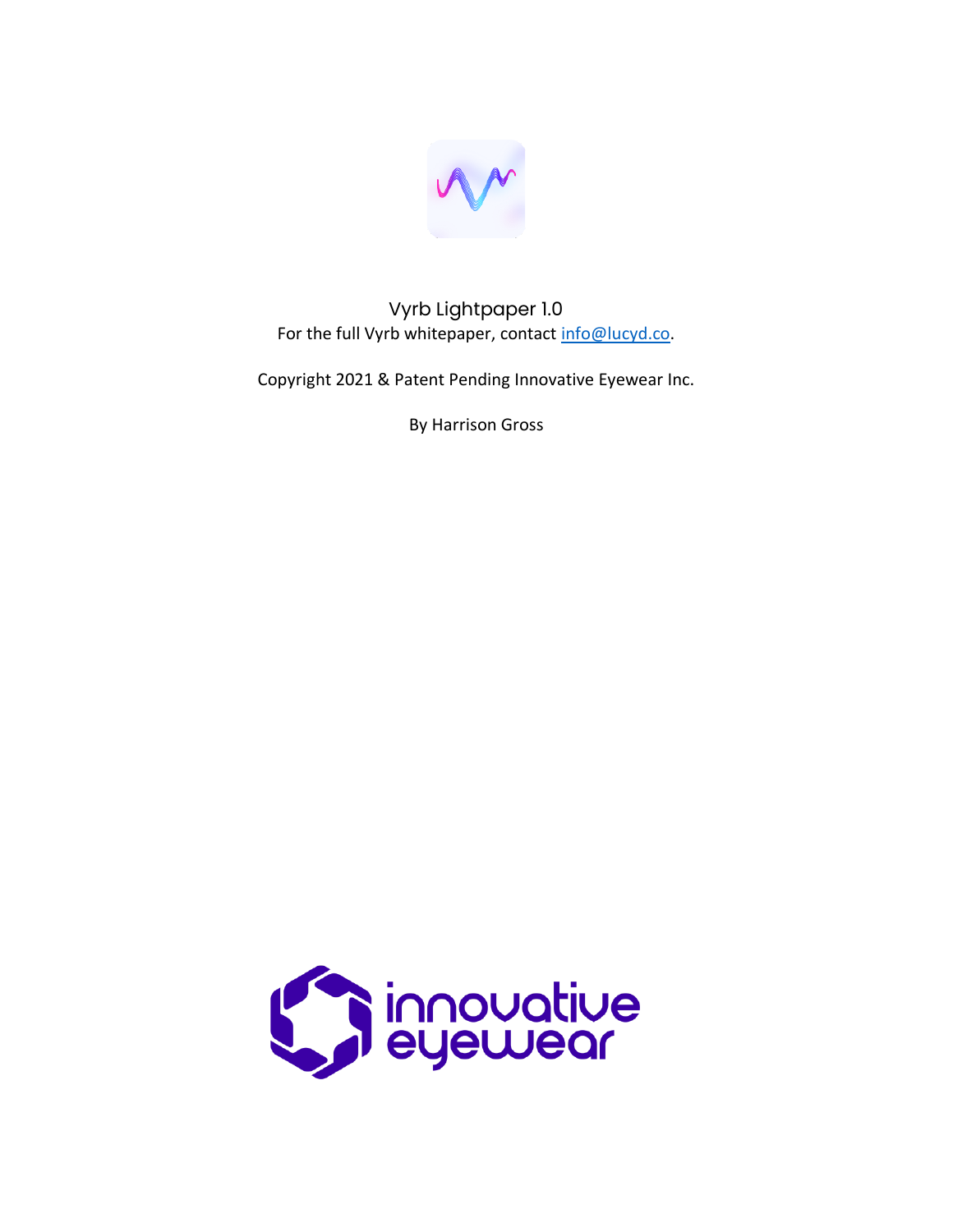# **An Introduction to Vyrb: A social audio app designed to empower wearables with new functionality.**

We believe Lucyd eyewear should be able to support free interaction with social media, to enable a progressive, handsfree social audio experience. While digital assistants, once enabled, can provide the basis for this interaction, we believe that the ability to receive and send social media posts with an individual's voice may greatly enhance ease of use of social platforms on the go, by improving speed and safety over traditional social platforms. To facilitate this, we have been developing Vyrb, our full stack social media application that enables the user to receive and send posts through Lucyd Lyte smart glasses with your voice. The application is slated to launch into beta toward the end of the fourth quarter of 2021, and we are aiming to roll out software upgrades to Vyrb across 2022, which will include new features like: monetization, ad-buying modules, an itemized upgrade system, and content selling capabilities for social media creators.



# A Wearable Ecosystem

The human voice has gone missing lately. Similar to Clubhouse', we're bringing it into the online era with Vyrb, a full social media platform for smart evewear.

#### **CORE FEATURES IN DEVELOPMENT Verbal Posting**

Speak your mind to the Vyrb network and your favorite platforms, including editable speech-<br>to-text posting to Facebook®. Post handsfree via Lucyd eyewear and your voice assistant.

### **Hear Your Feed**

Use the innovative Autoplay function through the voice assistant to hear a filtered stream of new content and messages. Set voice prompts to interact with posts handsfree.

### A New Way To Socialize

Create, edit and send dynamic voice messages and live radio-style broadcasts in real time, with fluid translation controls and emoji-like sound "FX". Start a public chat and have friends join the conversation.

### **Music Discovery Made Easy**

As an audio-focused platform, Vyrb will put musical artists front-and-center. Editing and sharing of songs will be a snap in Vyrb, and live performances will be boosted to other users.

We believe that Vyrb will enhance the utility of current and future Lucyd Lyte glasses by enabling users to be untethered from their smartphones, yet still be able to hear and make social media posts. A goal of our products is to free our customers from other technologies. As such, we are designing Vyrb with a transparent, voice-centric interface in mind, so that as soon as our customers can say "Ok Google," they are connected to a world of engaging audio content and have the ability to create audio posts and messages. We believe social interaction via smart eyewear will be instrumental in bringing new, youthful customers to our company.

A number of companies recently have started to launch voice mediated social media applications, such as Clubhouse, Discord, Audlist, Listen and Riffr. We are designing Vyrb to host audiobooks, podcasts and entire music albums on the platform. With Vyrb, Lucyd Lyte customers will be able to hear their social media feeds, post messages, hold gatherings and musical performances (by inviting other Vyrb users to connect with each other at a specific date and time), and enjoy social media with the authenticity of their own voice: all through their eyewear and without taking their phone out of their pocket.

# **The Product and Market for Vyrb**

Vyrb is being designed as a full social media experience to enhance voice-based communications on wearables and mobile devices. The sophistication of Vyrb's interface enables a large array of in-app purchases and subscriptions, as well as easy connectivity with the Lucyd Lyte line of smart eyewear. In addition to an ad-driven revenue model that is typical of social media applications, the robust and highly variable selection of planned in-app purchases provide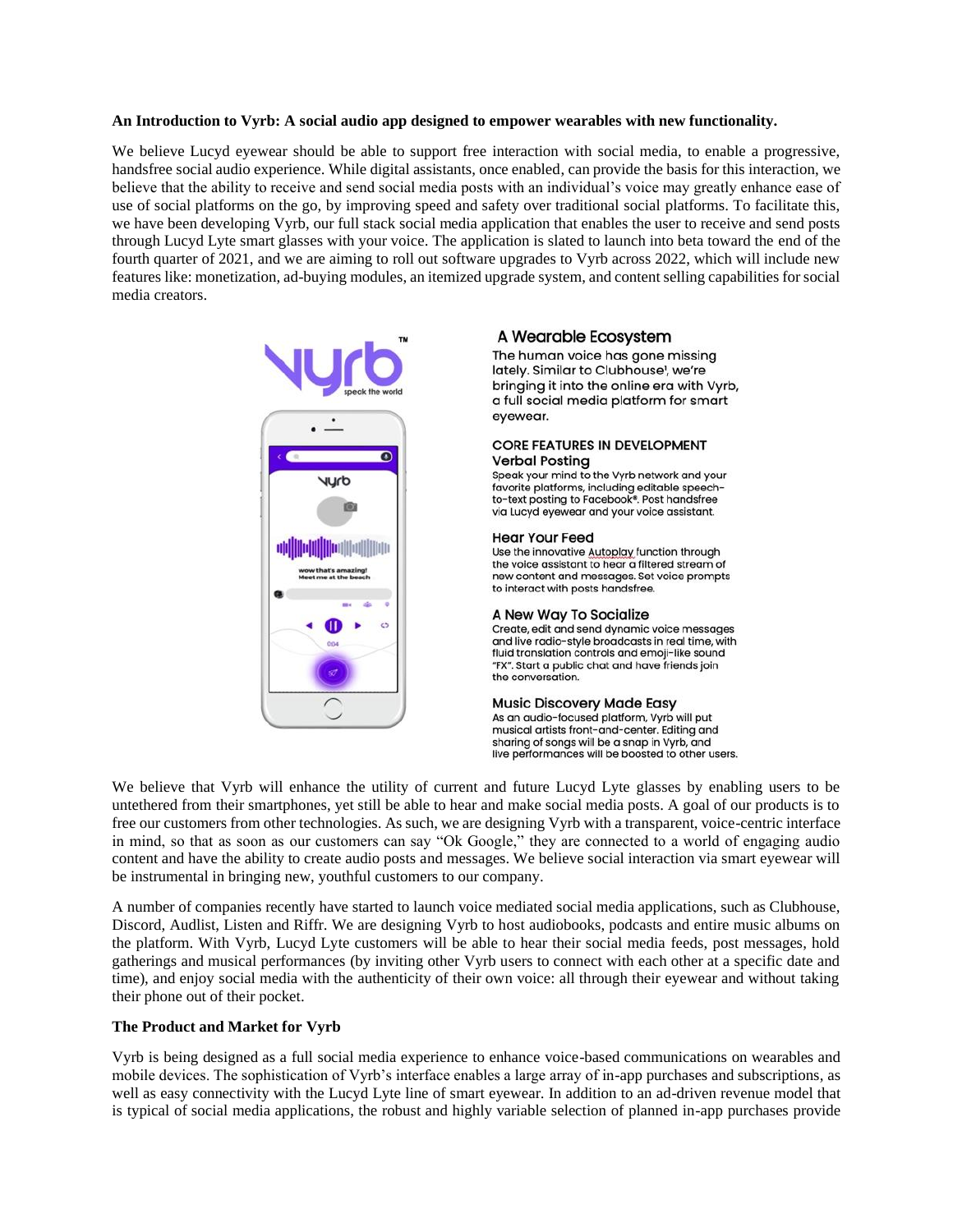important improvements and fine-tuned customizations to help personalize the user experience. We plan to roll out these and other exciting features of Vyrb over the course of several software updates.

# **The Vyrb app is contemplated to feature an in-app item shop with a number of fun and useful upgrades, such as:**

- *Loot Boxes* Random packs of multiple upgrade items, a best-selling in-app purchase format frequently deployed in online video games.
- *Skins* Items that alter the appearance of the app to help personalize it to the user's preferences, such as Dark Mode.
- *Accents* Items that change the accent used by the app's text-to-speech engine, which is employed frequently to vocalize textual content.
- *Metal Mics* Items that lengthen the maximum allowable verbal post length and image/video sizes per post for users.
- *Post Embellishments* Items that can be used to animate posts in the feed to make them more prominent.
- *Sound FX Packs* Items that increase the number of audio emojis (Sound FX) available to the user, livening up their posts.
- *Ad Tokens* Items that can be spent to expand the reach of a feed post to a larger audience.
- *Vyrb Gold* A premium, monthly subscription to the app that blocks all ads and brings additional benefits like a more prominent username.
- *Lucyd Token* In-app currency that can be spent to tip a user's favorite content creators, to buy premium paywalled content and to buy certain other in-app purchases. Tokens can also be traded to other users for their items on the Vyrb Marketplace module. Users will also be rewarded Tokens for their engagement with ads on the platform, creating a positive feedback loop that rewards app engagement with premium content and experiences.
- *Command Tokens* Items that can be spent to create new custom voice assistant commands (based on Vyrb's Voice Command Creation Interface).
- *Mega-Tag Tokens* Items that can expand the number of mega-tags available to the user (mega-tags are a unique Vyrb feature, they are automatically applied hashtags that make a user's posts more discoverable to others).

Users spend approximately 145 minutes per day on social media applications and regularly click on advertisements they view through their applications. We believe Vyrb is strategically positioned to become a prime advertisement space, allowing both visual and audible advertisements to be purchased. Vyrb ads will be shown in a user's regular newsfeed, which we believe will create an opportunity and need for a subscription in-app purchase (Vyrb Gold) for a premium, ad-free browsing experience. For ease of use, Vyrb ads can be created by any user through the application in just moments: users will be able to purchase "Ad Token" items from the in-app store, and then use these tokens to turn standard posts into wide-reaching ads. A rapid-response reporting system will be developed and monitored to remove objectionable or illegal content from the platform. With its focus on high quality audio, we are designing Vyrb to lift up professional and creative audio content developers by helping them reach new audiences. To ensure a positive user experience, we are developing a system in Vyrb which will automatically promote positively reviewed content, and automatically remove content that has been reported in a high ratio compared to the number of viewers, providing the basis for user product discovery as well as a failsafe against any mistake in our manual and algorithmic moderation of the application's hosted content.

Vyrb users will be able to purchase and support content from indie and professional creators via an in-app currency (referred to as "gems" in this document, a virtual point the user typically accumulates by viewing ad content or by purchasing them). Creators will receive gems from typical users as tips during live broadcasts, and in exchange for access to premium posts. The creators will then be able to cash out these gems at an exchange rate that provides profit to Vyrb. For example, users purchase the gems, its in-app loyalty token at a rate of \$1 each, but creators only receive \$0.75 for each gem they cash out. A 25% effective platform fee would put the content transaction fees of Vyrb at a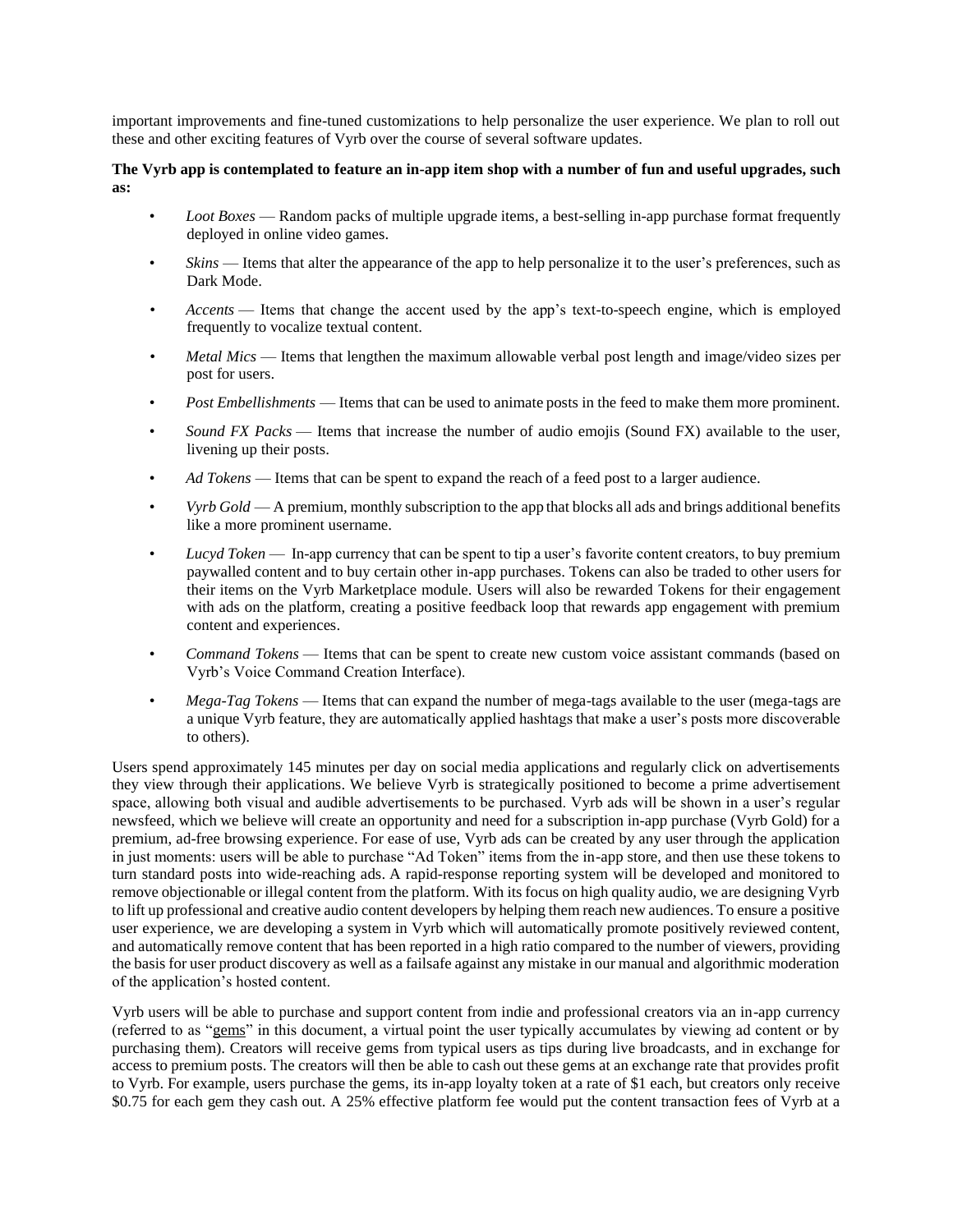lower rate than most digital content marketplaces. In the case of typical livestreaming applications, a functionality Vyrb supports, they are often exorbitant, taking as much as 50% in effective fees on in-app currency transactions. To acquire the gems, users must buy them in the Vyrb Shop or gain them by engaging with sufficient ad content (e.g., using the application for an hour, or an amount of time that effectively pays for the gem). While Vyrb allows users the flexibility of choice of either buying or earning these gems, we believe that there is a huge revenue stream potential for us through a strategic implementation of the Vyrb Shop and peer-to-peer content transactions.

Also, we plan for users to be able to charge a fixed price to be able to access particular audio posts. For example, this feature could be used by a podcaster to sell their premium episodes, or by a recording artist to sell their music albums. In tandem with this feature, audio posts will be divisible into tracks to support long form content such as albums and audiobooks. Vyrb will take a flat percentage fee on all sales of premium content within the application by allowing creators to cash out gems they receive for selling their content. We believe the major benefit of this system is that it will provide audio content creators a new platform for rapidly creating, listing and selling their content, and help create an environment full of rich, unique and interactive audio experiences such as live "radio shows," indie content and virtual concerts for typical Vyrb users.

We believe that Vyrb will effectively leverage multiple successful gamification models from the world of social media to provide a flexible and highly interactive user experience that can potentially draw high-value content creators. A fundamental aspiration of Vyrb is to provide a new platform and source of revenue for high quality audio content creators in particular; to that end, we designed Vyrb with a goal of providing a rapid, user-friendly platform for creators and consumers to share, sell and enjoy the best audio the web has to offer. We believe that through Vyrb, we can make the interaction between our users and our product a fun and rewarding experience, which can also be monetized by the company and content creators alike. By putting audio front and center, we hope to provide a new meeting ground for audio content creators and those who enjoy lots of music, podcasts and talk shows. We hope to provide a mutually beneficial relationship, where Vyrb takes a reasonable fee on the transacting of these parties in exchange for bringing them together.

# **Vyrb Roadmap**





## Dec 31 1.0 Vyrb Beta Launch to Lucyd Community

Rigorous bug testing and data collection for key improvements. Final elements of initial scope completed in following weeks (Sound FX and Autoplay features)

### Jan 30 Vyrb 1.1 First Standard Release

Main bugs fixed in this release. Development of live broadcasting feature underway.

# Feb 20 Vyrb 1.2 On-Air Release

Live broadcasting feature introduced (marketing ramp up around key feature release). In app purchases, core itemized upgrade system and ad module development underway. Ability to upload file to posts (restricted to MP3 and other audio file types) to import audio.



 $5<sup>7</sup>$ 

 $3<sup>1</sup>$ 

## **April 10 On-Air V2 Release**

Bug fixes and other improvements. Equalizer for Lucyd Lyte introduced.

# June 20 Vyrb 1.5 Shop Release

Introduction of advertisements for free users via Admob or taboola-style ads. Introduction of in app store with items that customize UX, add Sound FX, and increase post reach (ad tokens). Items that provide promo items and free accessories on the Lucyd eshop. Introduction of ad creator module for businesses to spend ad tokens for boosted posts.